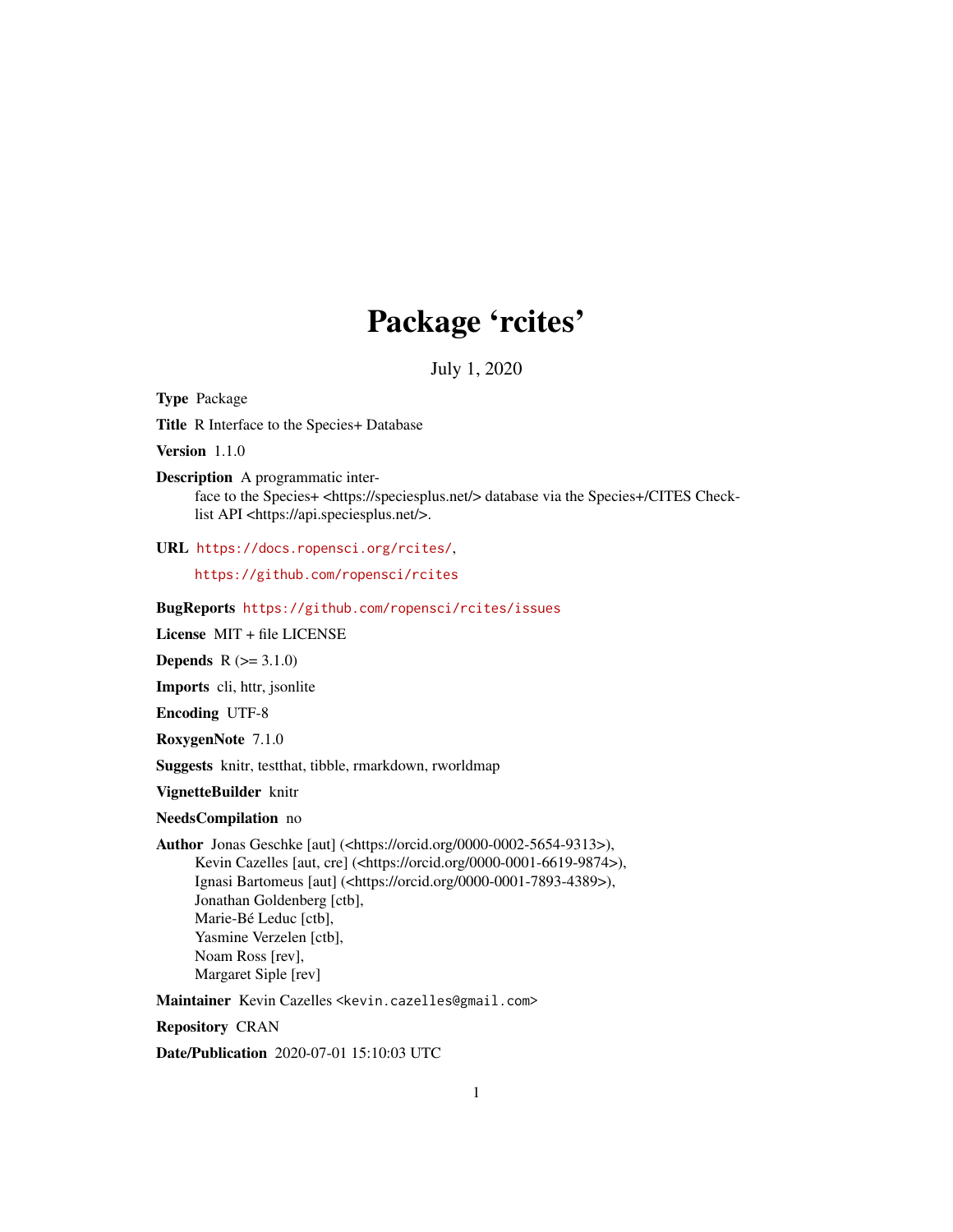### <span id="page-1-0"></span>R topics documented:

| Index | 12 |
|-------|----|
|       |    |
|       |    |
|       |    |
|       |    |
|       |    |
|       |    |
|       |    |

print.spp *Print methods for objects of class* spp\_raw\**.*

#### Description

Print the outputs of a Species+ API call.

#### Usage

```
## S3 method for class 'spp_raw'
print(x, ...)
## S3 method for class 'spp_raw_multi'
print(x, \ldots)## S3 method for class 'spp_cites_leg'
print(x, \ldots)## S3 method for class 'spp_cites_leg_multi'
print(x, \ldots)## S3 method for class 'spp_distr'
print(x, \ldots)## S3 method for class 'spp_distr_multi'
print(x, ...)
## S3 method for class 'spp_eu_leg'
print(x, ...)
## S3 method for class 'spp_eu_leg_multi'
print(x, \ldots)## S3 method for class 'spp_refs'
print(x, \ldots)
```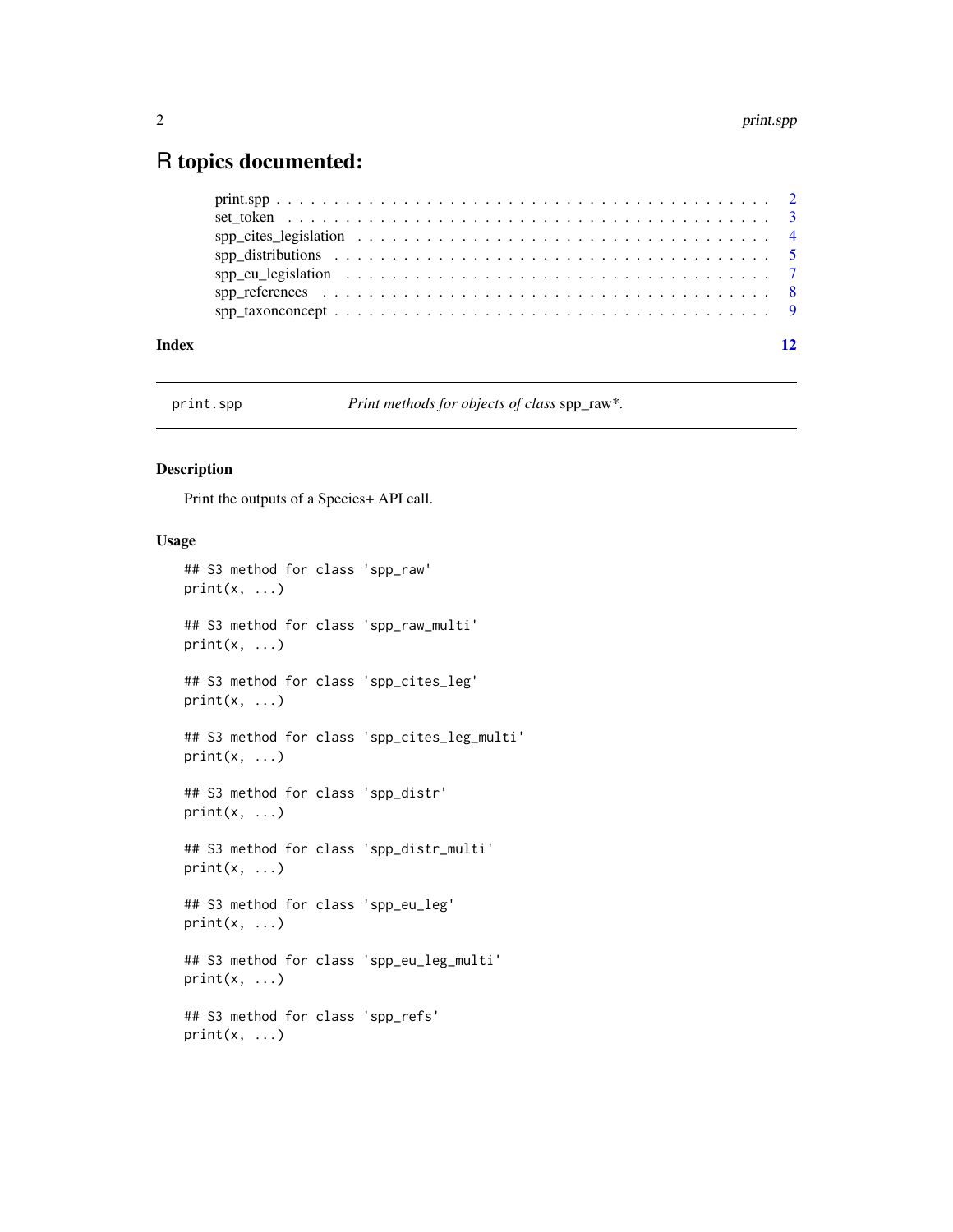#### <span id="page-2-0"></span>set\_token 3

```
## S3 method for class 'spp_refs_multi'
print(x, \ldots)## S3 method for class 'spp_taxon'
print(x, \ldots)
```
#### Arguments

|   | an object of class spp_raw*. |
|---|------------------------------|
| . | ignored.                     |

#### Value

The JSON result.

#### <span id="page-2-1"></span>set\_token *Login helper function*

#### Description

Set and forget the authentification token for the current session.

#### Usage

set\_token(token = NULL)

forget\_token()

#### Arguments

token a character string (with quotes) containing your token. If NULL, then the token can be passed without quotes (not as character string) after a prompt.

#### Functions

- set\_token: set the environment variable SPECIESPLUS\_TOKEN.
- forget\_token: forget the environment variable SPECIESPLUS\_TOKEN.

#### References

<https://api.speciesplus.net/documentation>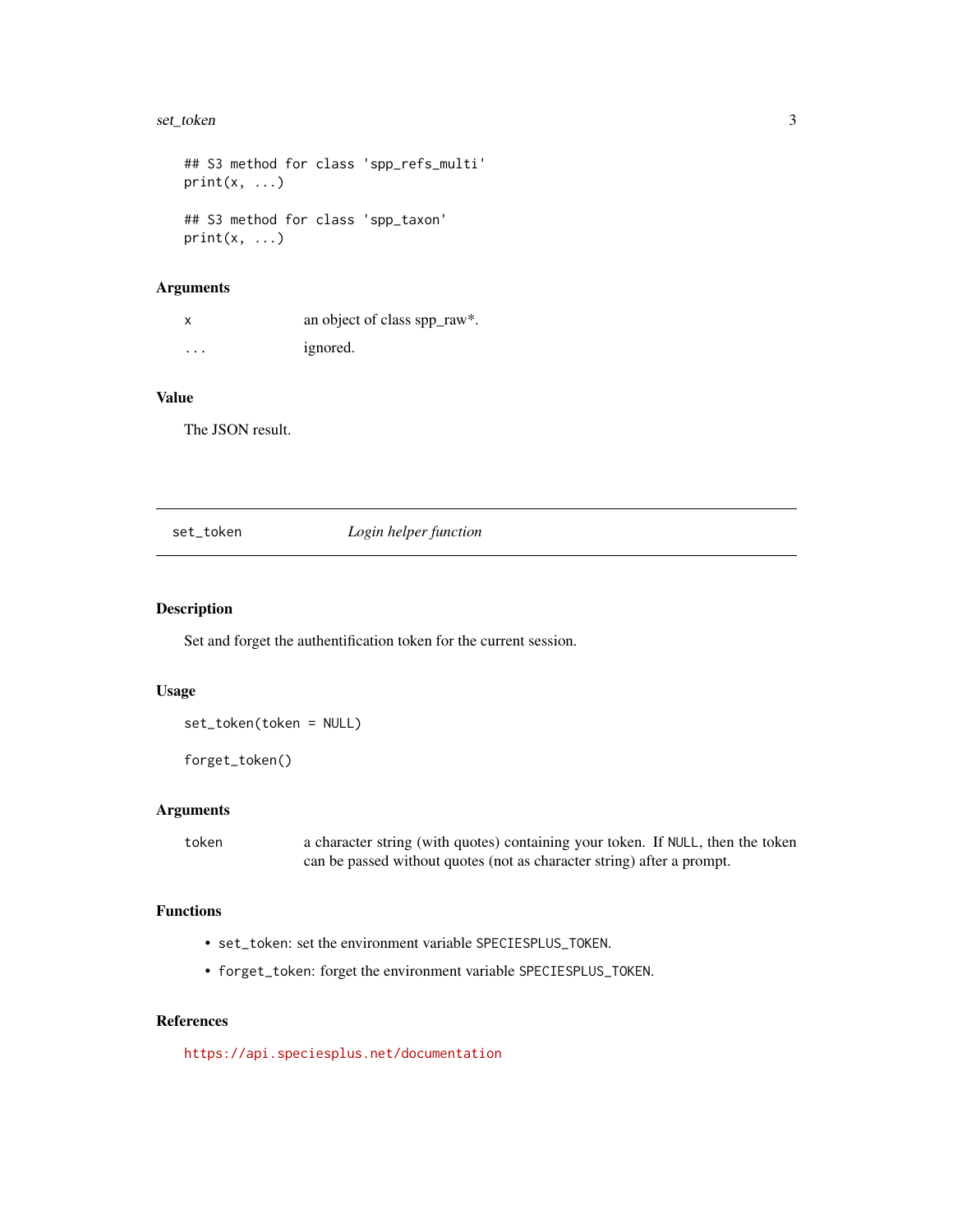#### Examples

```
## Not run:
# NB: the token below is not working
set_token('8QW6Qgh57sBG2k0gtt')
# interactively
set_token()
```
## End(Not run)

spp\_cites\_legislation *Get current CITES appendix listings and reservations*

#### Description

Retrieve current CITES appendix listings and reservations, CITES quotas, and CITES suspensions for a given taxon concept.

#### Usage

```
spp_cites_legislation(
  taxon_id,
  scope = "current",
 language = "en",raw = FALSE,
  token = NULL,
 verbose = TRUE,
 pause = 1,
  ...
)
```
#### Arguments

| taxon_id | a vector of character strings containing species' taxon concept identifiers (see<br>spp_taxonconcept()).                                                                                                                                                                                                                     |
|----------|------------------------------------------------------------------------------------------------------------------------------------------------------------------------------------------------------------------------------------------------------------------------------------------------------------------------------|
| scope    | vector of character strings indicating the time scope of legislation, values are<br>taken among current, historic and all. Default is current.                                                                                                                                                                               |
| language | vector of character strings indicating the language for the text of legislation<br>notes, values are taken among en (English), fr (French) and es (Spanish). De-<br>fault is en.                                                                                                                                             |
| raw      | a logical. Should raw data be returned?                                                                                                                                                                                                                                                                                      |
| token    | a character string containing the authentification token, see https://api.speciesplus.<br>net/documentation. Default is set to NULL and requires the environment vari-<br>able SPECIESPLUS_TOKEN to be set directly in Renviron. Alternatively, set_token()<br>can be used to set SPECIESPLUS_TOKEN for the current session. |
| verbose  | a logical. Should extra information be reported on progress?                                                                                                                                                                                                                                                                 |
|          |                                                                                                                                                                                                                                                                                                                              |

<span id="page-3-0"></span>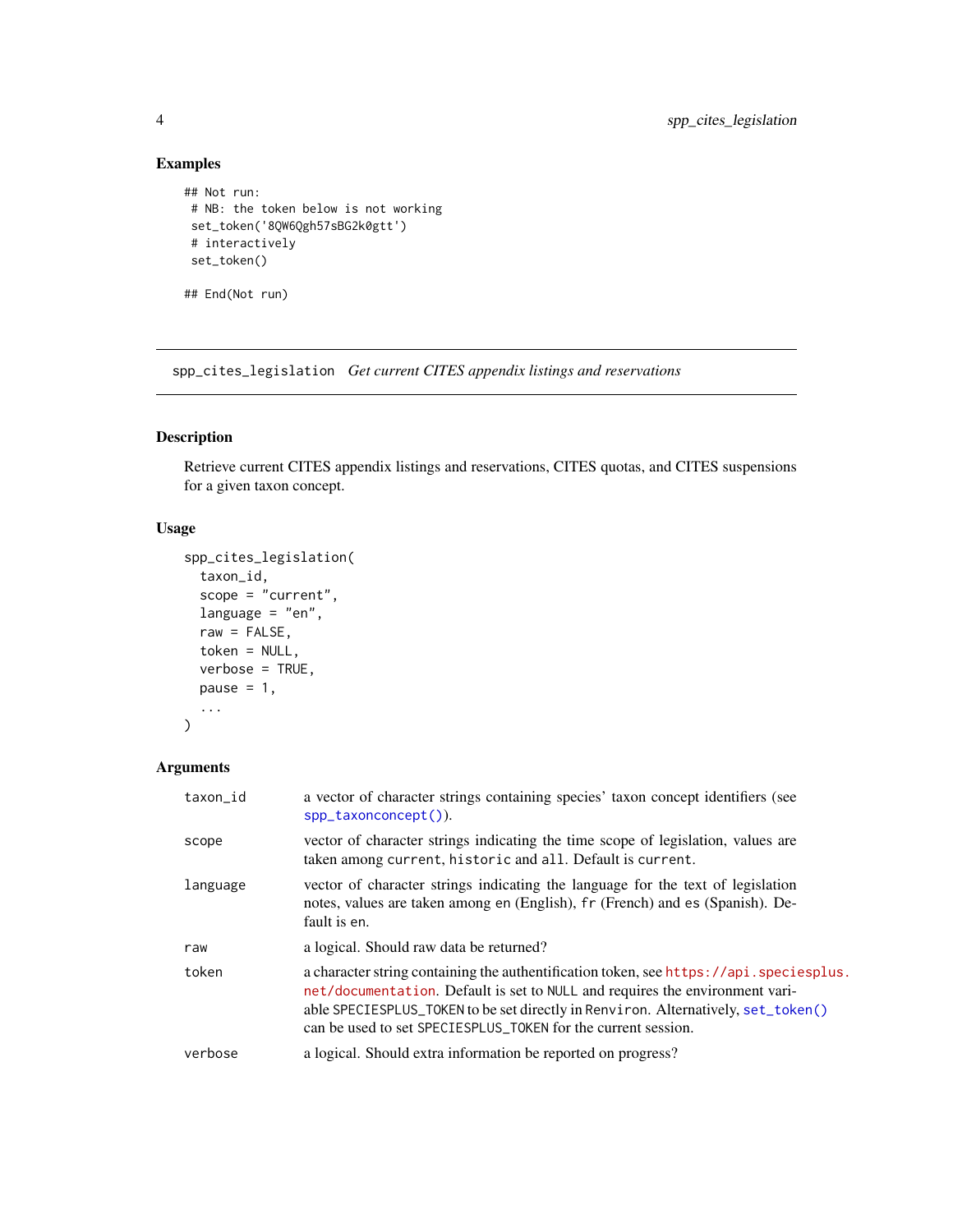<span id="page-4-0"></span>

| pause                   | a duration (in second) to suspend execution for (see $Sys \text{ .} sleep()$ ). This was |
|-------------------------|------------------------------------------------------------------------------------------|
|                         | added cause the web API returns a 404 error too many requests in a short time            |
|                         | interval.                                                                                |
| $\cdot$ $\cdot$ $\cdot$ | Further named parameters, see httr::GET().                                               |

#### Value

If raw is set to TRUE then an object of class spp\_raw (or spp\_raw\_multi if length(taxon\_id)>1) is returned which is essentially a list of lists (see option as = 'parsed' in [httr::content\(\)](#page-0-0)). Otherwise, an object of class spp\_cites\_leg (or spp\_cites\_leg\_multi if length(taxon\_id)>1) is returned which is a list of three data frames:

- 1. cites\_listings: lists CITES annex listings EU suspensions,
- 2. cites\_quotas: lists CITES quotas,
- 3. cites\_suspensions: lists CITES suspensions.

#### References

[https://api.speciesplus.net/documentation/v1/cites\\_legislation/index.html](https://api.speciesplus.net/documentation/v1/cites_legislation/index.html)

#### Examples

```
res1 <- spp_cites_legislation(taxon_id = 4521)
res2 <- spp_cites_legislation(taxon_id = c('4521', '3210', '10255'))
res3 <- spp_cites_legislation(taxon_id = 4521, scope = 'all',
verbose = FALSE, config=httr::verbose())
res4 <- spp_cites_legislation(taxon_id = 4521, language = 'fr')
```
spp\_distributions *Get distributions data available for a given taxon concept*

#### Description

Retrieve distributions data available for a given taxon concept for which the the taxon identifier is known.

#### Usage

```
spp_distributions(
  taxon_id,
  language = "en",
  raw = FALSE,
  token = NULL,
  verbose = TRUE,
 pause = 1,
  ...
)
```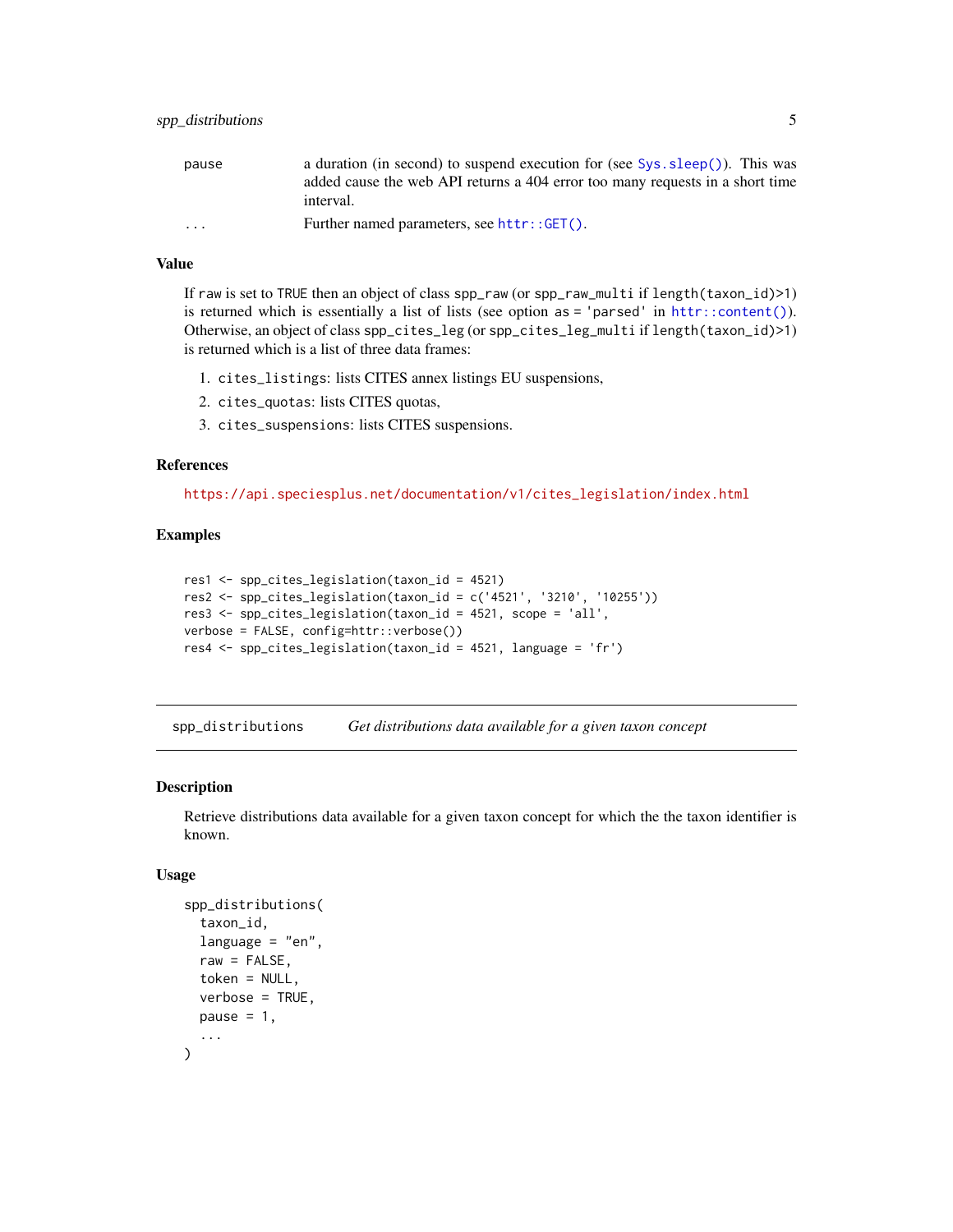#### <span id="page-5-0"></span>Arguments

| taxon_id | a vector of character strings containing species' taxon concept identifiers (see<br>spp_taxonconcept()).                                                                                                                                                                                                                     |
|----------|------------------------------------------------------------------------------------------------------------------------------------------------------------------------------------------------------------------------------------------------------------------------------------------------------------------------------|
| language | vector of character strings indicating the language for the names of distributions,<br>values are taken among en (English), fr (French) and es (Spanish). Default is<br>en.                                                                                                                                                  |
| raw      | a logical. Should raw data be returned?                                                                                                                                                                                                                                                                                      |
| token    | a character string containing the authentification token, see https://api.speciesplus.<br>net/documentation. Default is set to NULL and requires the environment vari-<br>able SPECIESPLUS_TOKEN to be set directly in Renviron. Alternatively, set_token()<br>can be used to set SPECIESPLUS_TOKEN for the current session. |
| verbose  | a logical. Should extra information be reported on progress?                                                                                                                                                                                                                                                                 |
| pause    | a duration (in second) to suspend execution for (see Sys. sleep()). This was<br>added cause the web API returns a 404 error too many requests in a short time<br>interval.                                                                                                                                                   |
| $\cdots$ | Further named parameters, see httr::GET().                                                                                                                                                                                                                                                                                   |

#### Value

If raw is set to TRUE then an object of class spp\_raw (or spp\_raw\_multi if length(taxon\_id)>1) is returned which is essentially a list of lists (see option as = 'parsed' in [httr::content\(\)](#page-0-0)). Otherwise, an object of class spp\_distr (or spp\_distr\_multi if length(taxon\_id)>1) is returned which is a list of two data frames:

- 1. distributions: lists distributions for a given taxon concept,
- 2. references: lists the corresponding references. In case taxon\_id includes several elements

#### References

<https://api.speciesplus.net/documentation/v1/distributions/index.html>

#### Examples

```
res1 <- spp_distributions(taxon_id = '4521')
res2 <- spp_distributions(taxon_id = c('4521', '3210', '10255'))
res3 <- spp_distributions(taxon_id = '4521', raw = TRUE)
res4 <- spp_distributions(taxon_id = '4521', language = 'fr',
verbose = FALSE, config = http://www.progress())
```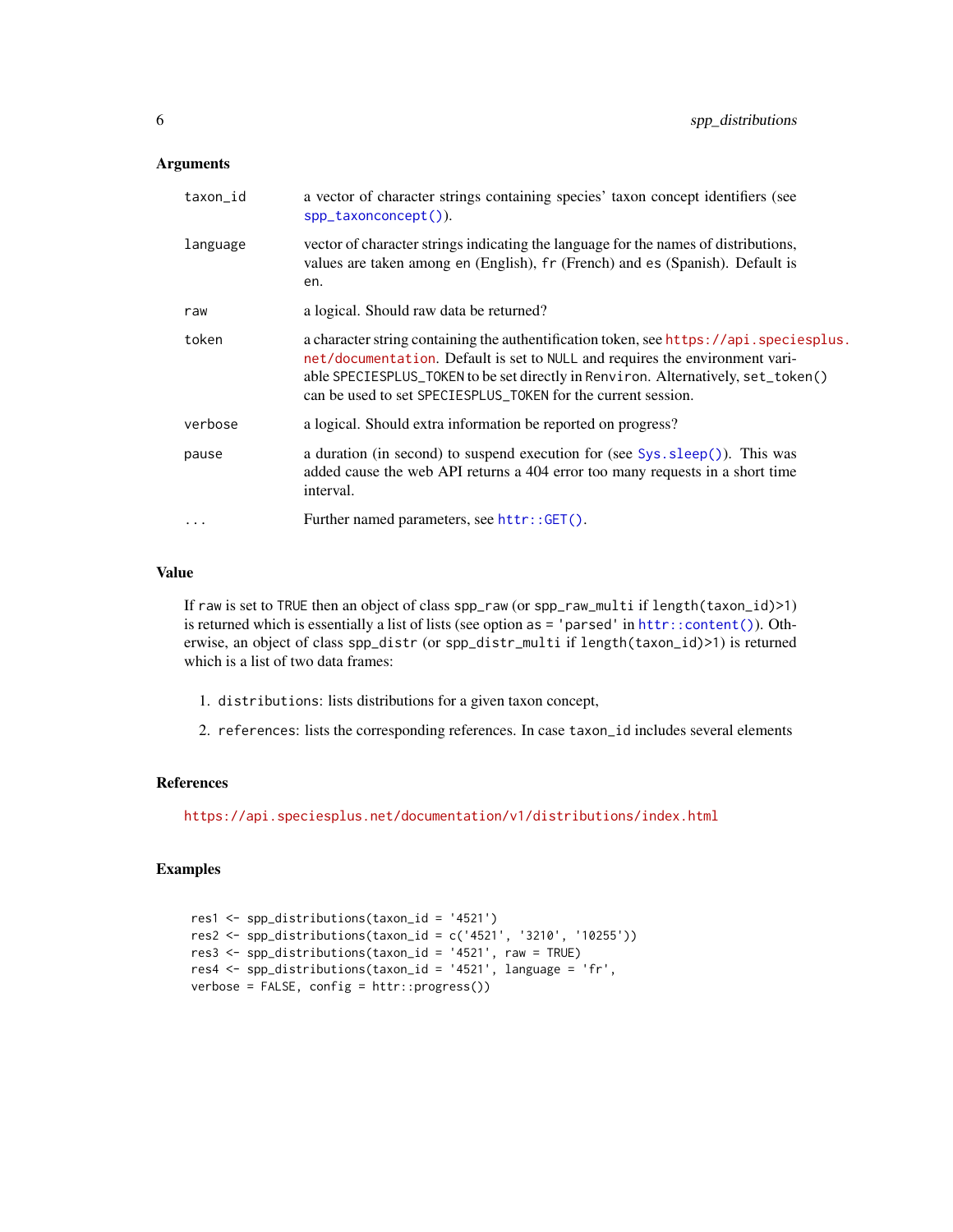<span id="page-6-0"></span>spp\_eu\_legislation *Get current EU annex listings, SRG opinions, and EU suspensions*

#### Description

Retrieve current EU annex listings, SRG opinions, and EU suspensions for a given taxon concept (identifier must be known).

#### Usage

```
spp_eu_legislation(
  taxon_id,
  scope = "current",
 language = "en",raw = FALSE,token = NULL,
  verbose = TRUE,
 pause = 1,
  ...
)
```
#### Arguments

| taxon_id  | a vector of character strings containing species' taxon concept identifiers (see<br>spp_taxonconcept()).                                                                                                                                                                                                                     |
|-----------|------------------------------------------------------------------------------------------------------------------------------------------------------------------------------------------------------------------------------------------------------------------------------------------------------------------------------|
| scope     | vector of character strings indicating the time scope of legislation, values are<br>taken among current, historic and all. Default is set to current.                                                                                                                                                                        |
| language  | vector of character strings indicating the language for the text of legislation<br>notes, values are taken among en (English), fr (French) and es (Spanish). De-<br>fault is en.                                                                                                                                             |
| raw       | a logical. Should raw data be returned?                                                                                                                                                                                                                                                                                      |
| token     | a character string containing the authentification token, see https://api.speciesplus.<br>net/documentation. Default is set to NULL and requires the environment vari-<br>able SPECIESPLUS_TOKEN to be set directly in Renviron. Alternatively, set_token()<br>can be used to set SPECIESPLUS_TOKEN for the current session. |
| verbose   | a logical. Should extra information be reported on progress?                                                                                                                                                                                                                                                                 |
| pause     | a duration (in second) to suspend execution for (see Sys. sleep()). This was<br>added cause the web API returns a 404 error too many requests in a short time<br>interval.                                                                                                                                                   |
| $\ddotsc$ | Further named parameters, see httr::GET().                                                                                                                                                                                                                                                                                   |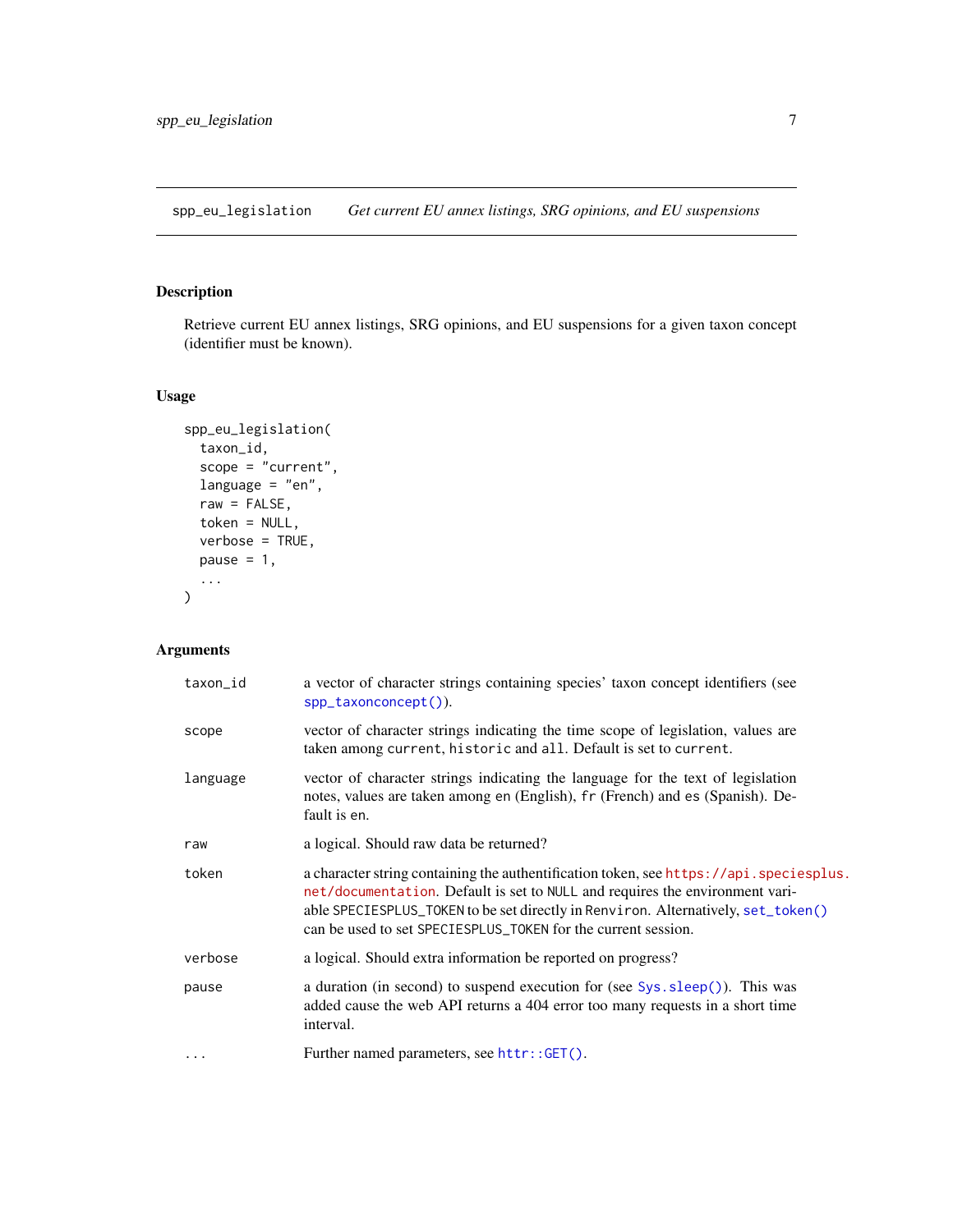#### <span id="page-7-0"></span>Value

If raw is set to TRUE then an object of class spp\_raw (or spp\_raw\_multi if length(taxon\_id)>1) is returned which is essentially a list of lists (see option as = 'parsed' in [httr::content\(\)](#page-0-0)). Otherwise, an object of class spp\_eu\_leg (or spp\_eu\_leg\_multi if length(taxon\_id)>1) is returned which is a list of two data frames:

- 1. eu\_listings: lists EU annex listings EU suspensions,
- 2. eu\_decisions: lists EU decisions

#### References

[https://api.speciesplus.net/documentation/v1/eu\\_legislation/index.html](https://api.speciesplus.net/documentation/v1/eu_legislation/index.html)

#### Examples

```
res1 <- spp_eu_legislation(taxon_id = '4521')
res2 <- spp_eu_legislation(taxon_id = c('4521', '3210', '10255'))
res3 <- spp_eu_legislation(taxon_id = '4521', scope = 'historic')
res4 <- spp_eu_legislation(taxon_id = '4521', scope = 'all', language='fr',
verbose = FALSE, config=httr::verbose())
```
spp\_references *Get references for a given taxon concept*

#### Description

Retrieve available references for a given taxon concept.

#### Usage

```
spp_references(
  taxon_id,
  raw = FALSE,token = NULL,
  verbose = TRUE,
 pause = 1,
  ...
```

```
)
```
#### Arguments

| taxon id | a vector of character strings containing species' taxon concept identifiers (see |  |
|----------|----------------------------------------------------------------------------------|--|
|          | $spp_{\text{-}}$ taxonconcept()).                                                |  |

raw a logical. Should raw data be returned?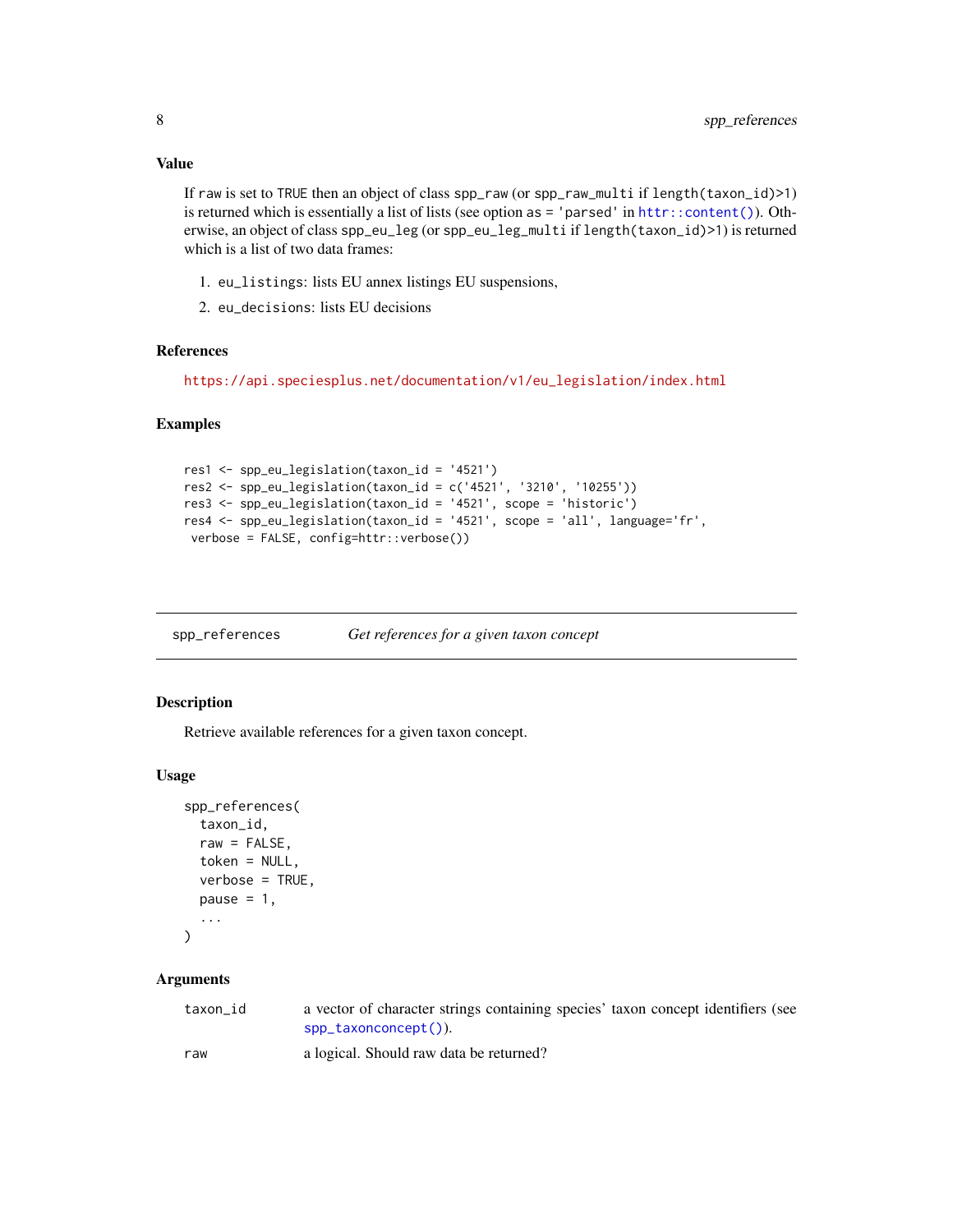<span id="page-8-0"></span>

| token   | a character string containing the authentification token, see https://api.speciesplus.<br>net/documentation. Default is set to NULL and requires the environment vari-<br>able SPECIESPLUS_TOKEN to be set directly in Renviron. Alternatively, set_token()<br>can be used to set SPECIESPLUS_TOKEN for the current session. |
|---------|------------------------------------------------------------------------------------------------------------------------------------------------------------------------------------------------------------------------------------------------------------------------------------------------------------------------------|
| verbose | a logical. Should extra information be reported on progress?                                                                                                                                                                                                                                                                 |
| pause   | a duration (in second) to suspend execution for (see $Sys \text{ .} sleep()$ ). This was<br>added cause the web API returns a 404 error too many requests in a short time<br>interval.                                                                                                                                       |
| $\cdot$ | Further named parameters, see httr::GET().                                                                                                                                                                                                                                                                                   |

#### Value

If raw is set to TRUE then an object of class spp\_raw (or spp\_raw\_multi if length(taxon\_id) > 1) is returned which is essentially a list of lists (see option as = 'parsed' in [httr::content\(\)](#page-0-0)). Otherwise, an object of class spp\_refs (or spp\_refs\_multi if length(taxon\_id) > 1) is returned which is a list of one data frame:

• references that includes the identifier of the reference and the corresponding citation.

#### References

<https://api.speciesplus.net/documentation/v1/references/index.html>

#### Examples

```
res1 <- spp_references(taxon_id = '4521')
res2 <- spp_references(c('4521', '3210', '10255'))
res3 <- spp_references(taxon_id = '4521', raw = TRUE, verbose = FALSE,
config = httr::progress())
```
<span id="page-8-1"></span>spp\_taxonconcept *Get taxon concepts for a search term*

#### Description

Retrieve the taxon concept of a specific taxon (scientific name).

#### Usage

```
spp_taxonconcept(
  query_taxon,
  taxonomy = "CITES",
  with_descendants = FALSE,
  language = NULL,
  updated_since = NULL,
```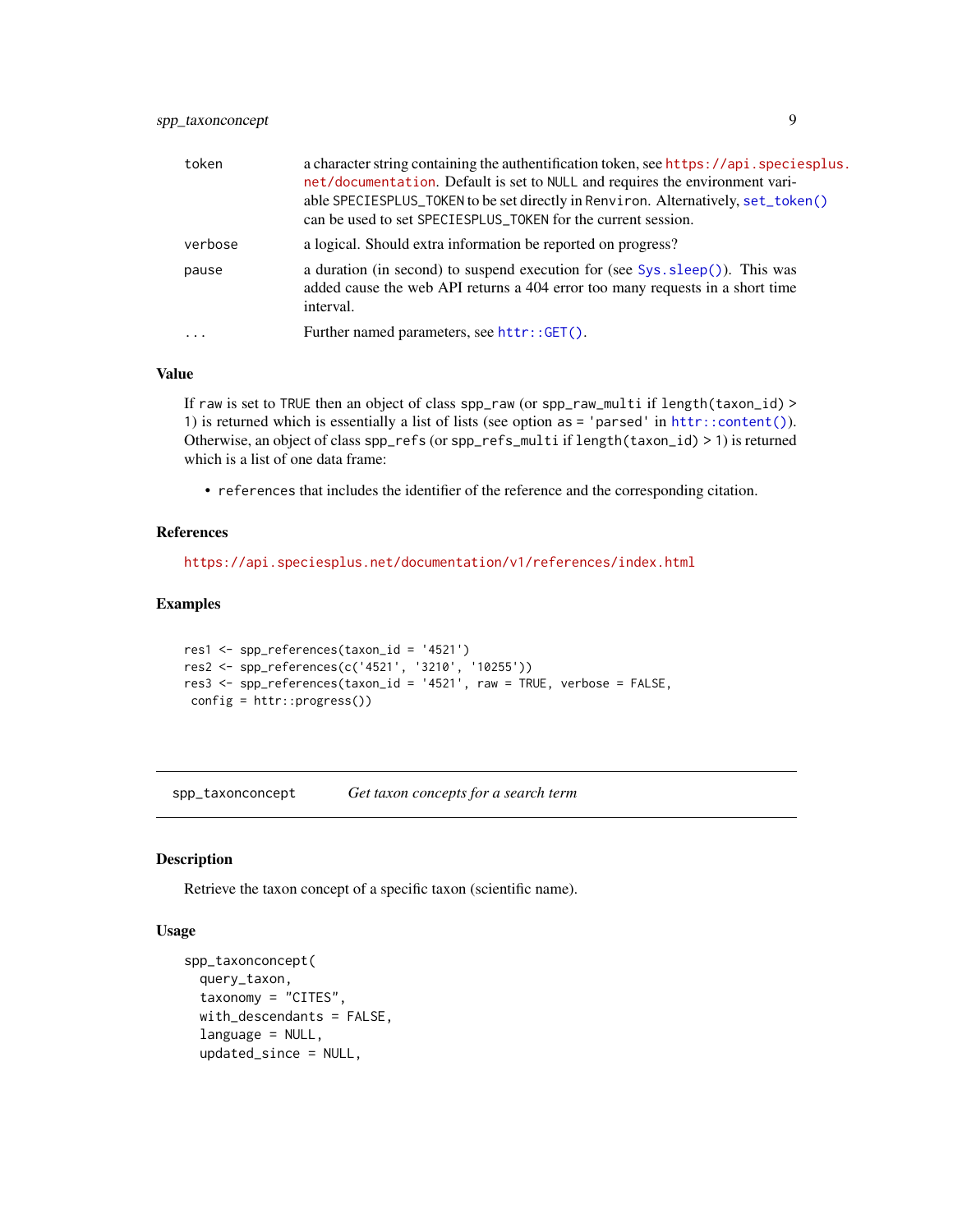```
per_{\text{page}} = 500,
  pages = NULL,
  raw = FALSE,token = NULL,
  verbose = TRUE,
  pause = 1,
  ...
\mathcal{L}
```
#### Arguments

| query_taxon      | a character string containing the query (e.g. species). Scientific taxa only (max<br>255 characters).                                                                                                                                                                                                                        |
|------------------|------------------------------------------------------------------------------------------------------------------------------------------------------------------------------------------------------------------------------------------------------------------------------------------------------------------------------|
| taxonomy         | filter taxon concepts by taxonomy, accepts either 'CITES' or 'CMS' as its value.<br>Default sets to 'CITES'.                                                                                                                                                                                                                 |
| with_descendants |                                                                                                                                                                                                                                                                                                                              |
|                  | a logical. Should the search by name be broadened to include higher taxa?                                                                                                                                                                                                                                                    |
| language         | filter languages returned for common names. Value should be a vector of char-<br>acter strings including one or more country codes (two-letters country code ISO<br>3166-1 alpha-2). Default is set to NULL, showing all available languages.                                                                                |
| updated_since    | a timestamp. Only entries updated after (and including) this timestamp will be<br>pulled.                                                                                                                                                                                                                                    |
| per_page         | an integer that indicates how many objects are returned per page for paginated<br>responses. Default set to 500 which is the maximum.                                                                                                                                                                                        |
| pages            | a vector of integer that contains page numbers. Default is set to NULL, i.e. all<br>pages are accessed.                                                                                                                                                                                                                      |
| raw              | a logical. Should raw data be returned?                                                                                                                                                                                                                                                                                      |
| token            | a character string containing the authentification token, see https://api.speciesplus.<br>net/documentation. Default is set to NULL and requires the environment vari-<br>able SPECIESPLUS_TOKEN to be set directly in Renviron. Alternatively, set_token()<br>can be used to set SPECIESPLUS_TOKEN for the current session. |
| verbose          | a logical. Should extra information be reported on progress?                                                                                                                                                                                                                                                                 |
| pause            | a duration (in second) to suspend execution for (see Sys. sleep()). This was<br>added cause the web API returns a 404 error too many requests in a short time<br>interval.                                                                                                                                                   |
| .                | Further named parameters, see httr::GET().                                                                                                                                                                                                                                                                                   |

#### Value

If raw = TRUE, then a object of class spp\_raw is returned, which is a list of lists. If raw = FALSE, then an object of class spp\_taxon is returned, it is a collection of seven data frames:

- 1. all\_id: general information for all entries, including non-active taxon concepts,
- 2. general: includes general information for active taxon concepts,
- 3. higher\_taxa: includes taxonomy information,

<span id="page-9-0"></span>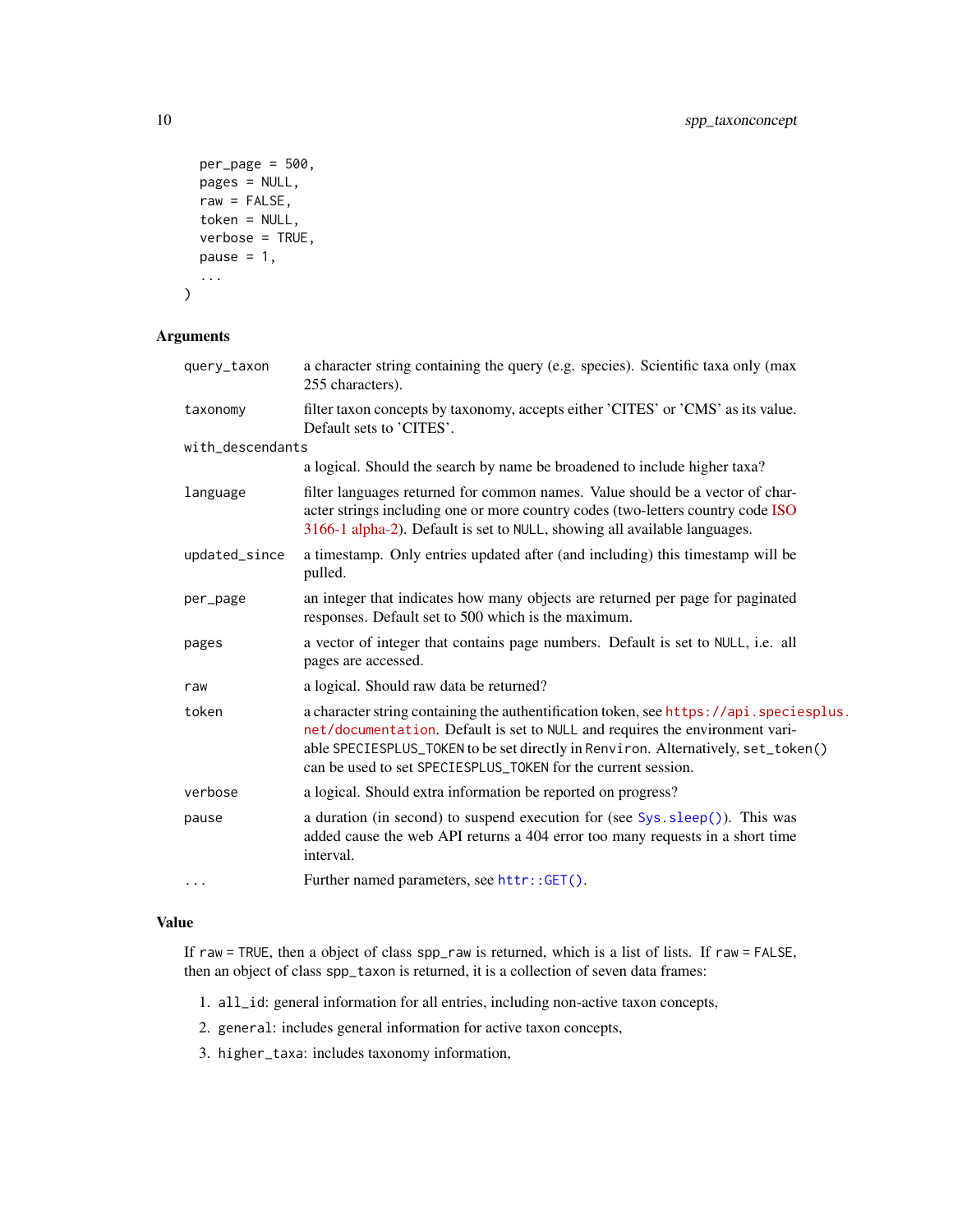- 4. accepted\_names: list of accepted names (only for synonyms),
- 5. common\_names: list of common names (only for accepted names),
- 6. synonyms: list of synonyms (only for accepted names),
- 7. cites\_listing: list of current CITES listings with annotations (missing if taxonomy == 'CMS').

#### References

[https://api.speciesplus.net/documentation/v1/taxon\\_concepts/index.html](https://api.speciesplus.net/documentation/v1/taxon_concepts/index.html)

#### Examples

```
res1 <- spp_taxonconcept(query_taxon = 'Loxodonta africana')
res2 <- spp_taxonconcept(query_taxon = 'Amazilia versicolor', raw = TRUE)
res3 <- spp_taxonconcept(query_taxon = '', taxonomy = 'CMS', pages = c(1, 3),
language = 'EN', verbose = FALSE, config = httr::progress())
res4 <- spp_taxonconcept(query_taxon = '', per_page = 20, pages = 44)
```